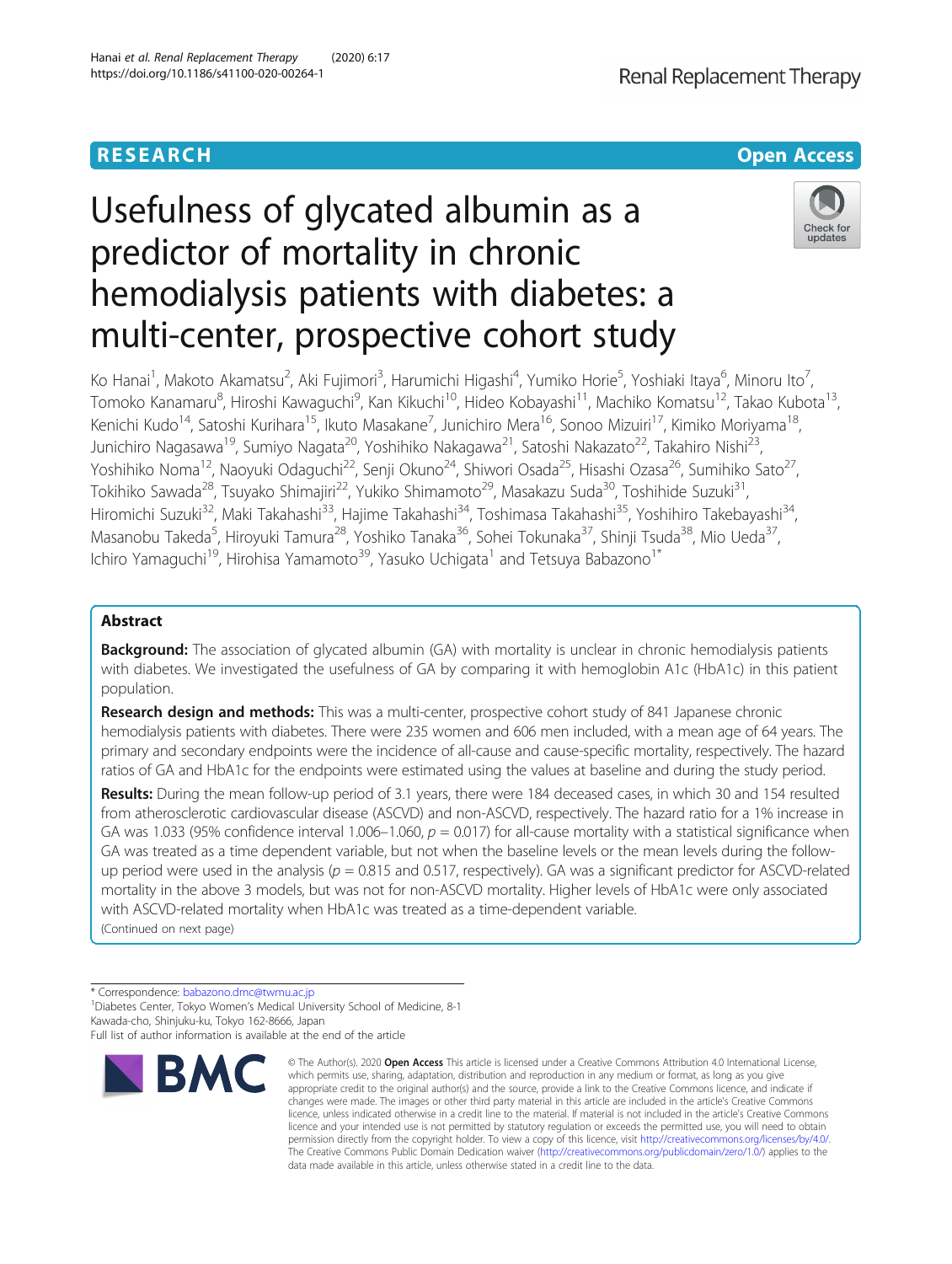(Continued from previous page)

Conclusions: GA may be useful compared to HbA1c for predicting all-cause and ASCVD-related mortality in Japanese patients with diabetes undergoing chronic hemodialysis.

# Background

The importance of glycemic control for preventing the development and progression of microvascular complications in patients with diabetes has been well established through substantial randomized controlled trials [[1](#page-6-0)]; nonetheless, the role in these patients undergoing chronic dialysis remains unclear, due to a lack of the randomized controlled trials in this patient population. Previous cohort studies have reported that higher levels of hemoglobin A1c (HbA1c), the gold standard indicators of glycemic control, predicted all-cause and cardiovascular mortality in patients with diabetes undergoing chronic hemodialysis [\[2](#page-6-0)–[4\]](#page-6-0). However, in patients with advanced stage of diabetic kidney disease (DKD), HbA1c values are underestimated due to unpredictable changes in the survival time of erythrocyte, leading to the unreliability of the HbA1c values [\[5,](#page-6-0) [6\]](#page-6-0).

Glycated albumin (GA), reflecting average glucose levels during the preceding 2 to 3 weeks, has been shown to be preferable to HbA1c for the assessment of glycemic control in chronic hemodialysis patients with diabetes because GA levels are not affected by the life span of erythrocytes [[5](#page-6-0)–[7](#page-6-0)]. To date, few large cohort studies have reported an association between GA and mortality in such patient population [[8,](#page-6-0) [9](#page-6-0)]; moreover, these studies were retrospectively designed and did not evaluate GA values during the study period, although these levels can vary over time. Here, we prospectively investigated the usefulness of GA, assessed based on both baseline and follow-up values, with respect to mortality by comparing it with HbA1c in Japanese chronic hemodialysis patients with diabetes.

# Materials and methods

#### Study design and participants

This multi-center, prospective cohort study (UMIN clinical trial registry number: UMIN000009036) was designed in adherence to the Declaration of Helsinki, and was approved by the Ethics Committee of Tokyo Women's Medical University School of Medicine. All patients provided written informed consent. A total of 972 adult patients with diabetes receiving chronic hemodialysis at 39 Japanese medical institutions were recruited between April 2013 and August 2015 for the present study. At baseline, patients with a dialysis vintage less than 6 months or unknown ( $n = 40$ ) were excluded. This was because previous large cohort studies of chronic hemodialysis patients have shown that the effects of glycemic control on mortality with short dialysis vintage, especially of less than 6 months, were noticeably different from those with the longer vintage [[4](#page-6-0), [10](#page-6-0)]. Patients who had malignant disease  $(n = 22)$ , acute severe infection  $(n = 16)$ , or who had missing baseline profile values ( $n = 6$ ) were excluded. Patients with liver cirrhosis ( $n = 7$ ) or dysthyroidism ( $n = 40$ ) were also excluded because these conditions may impact GA [[11](#page-6-0), [12\]](#page-6-0). Overall, data obtained from 841 participants were analyzed in the present study (Supplementary Figure 1).

## Measurements

Laboratory data were collected before each dialysis session in 808 patients. For the remaining 33 patients, random spot blood samples were taken when they visited Tokyo Women's Medical University School of Medicine for the purpose of glycemic control. The samples were analyzed at a central laboratory. GA, HbA1c, and glucose levels, most of them were sampled postprandially, were determined by an enzymatic method using the following: Lucica GA-L, Asahi Kasei Pharma Co., Ltd., Tokyo, Japan; MetaboLead HbA1c, Kyowa Medex Co., Ltd., Tokyo, Japan; and IatroLQ GLU, Unitika Co., Ltd., Osaka, Japan; respectively. GA, HbA1c, and glucose levels were measured at baseline and every 6 months thereafter during the follow-up period. Other laboratory data were measured at baseline. Information on dialysis vintage, type of diabetes, medication, atherosclerotic cardiovascular disease (ASCVD), smoking status, body mass index (BMI), and blood pressure at baseline were obtained from medical records at each institution.

#### Endpoints and follow-up

The primary and secondary endpoints were the incidence of all-cause and cause-specific mortality, respectively, the latter of which was classified into ASCVD-related and non-ASCVD-related mortality. Ischemic heart diseases including acute myocardial infarction, cerebral hemorrhage, and cerebral infarction were defined as causes of ASCVDrelated death. Patients were censored when they underwent kidney transplantation, transferred to a different medical institution, lost to follow-up, or at the administrative censoring date (December 31, 2017).

#### Statistical analysis

All analyses were completed using the SAS version 9.4 (SAS Institute Inc., Cary, NC, USA). Continuous data were expressed as the arithmetic mean ± standard deviation (SD), or median (interquartile range, IQR), as appropriate. Categorical data were expressed as number (%). A linear correlation between 2 variables was assessed using the Pearson correlation coefficient. A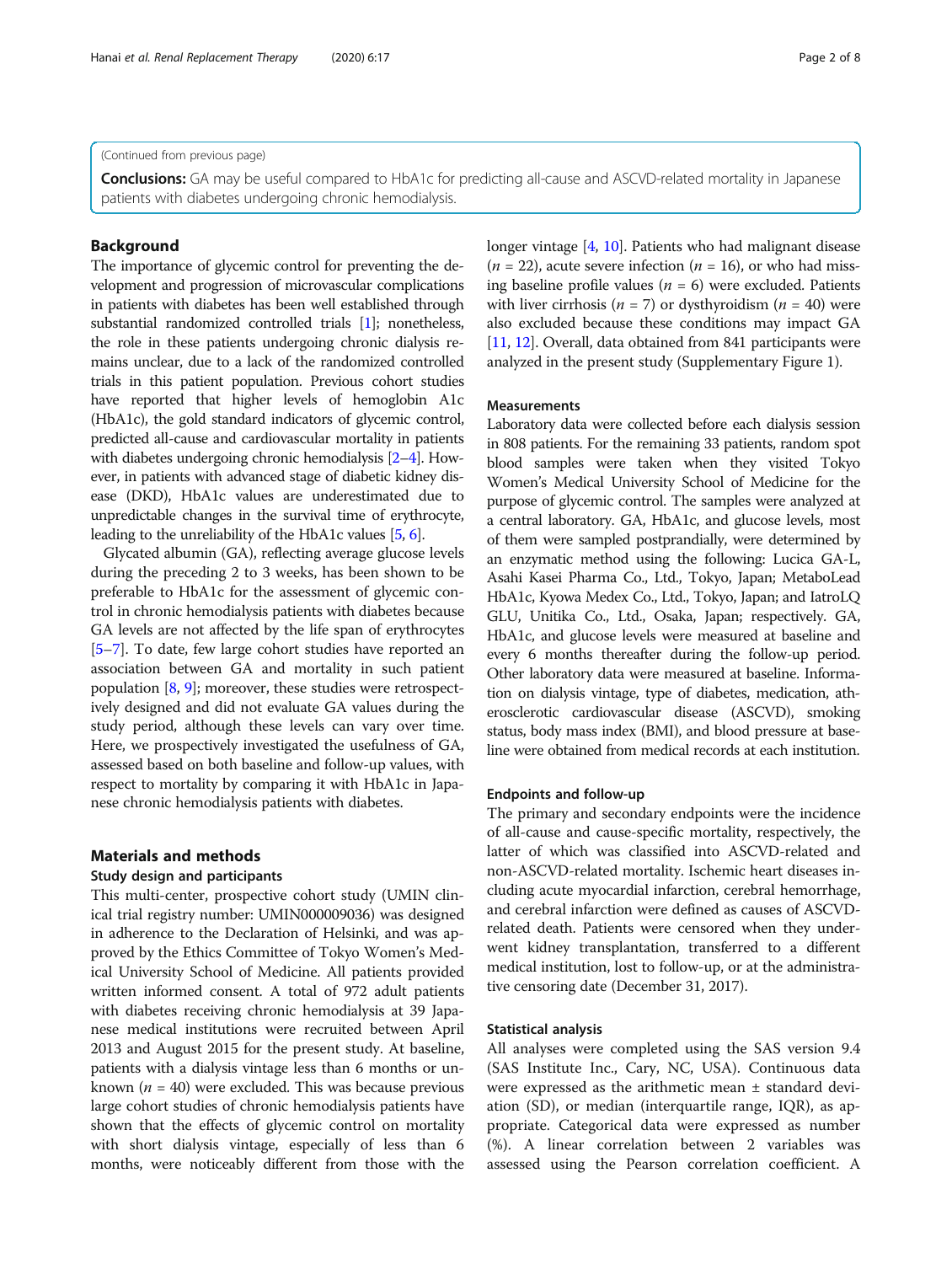cumulative incidence of the endpoints was estimated using the Kaplan-Meier method. The multivariate Cox proportional hazards models were used to estimate hazard ratios and 95% confidence intervals (CIs). Possible nonlinear associations were examined using the multivariable-adjusted restricted cubic spline model [\[13](#page-6-0)], with the 3 knots placed at the 10th, 50th, and 90th percentile levels. A comparison regarding the predictability of GA and HbA1c levels for time to the endpoints was assessed using the Uno's overall C-statistics [\[14\]](#page-6-0). Three sets of models were used to calculate the hazard ratios (and 95% CI) of GA and HbA1c levels for the endpoints: model 1, in which the hazard ratios were estimated using baseline GA or HbA1c values; model 2, which used mean values of GA or HbA1c during the follow-up period; and model 3, in which GA or HbA1c values during the follow-up period were treated as time-dependent variables. All hazard ratios were adjusted by the following variables: age, sex, dialysis vintage, type of diabetes, use of angiotensin-converting enzyme inhibitors or angiotensin II receptor blockers, history of ASCVD, BMI, systolic blood pressure, hemoglobin, serum albumin, corrected calcium, phosphate, and non-highdensity lipoprotein cholesterol. Original clinical factors used for the calculation of the overall C-statistics consisted of the above 13 variables. Variation inflation factors (VIF) were calculated to check the multicollinearity of the 13 variables; the values greater than 10 indicate severe multicollinearity [\[15](#page-6-0)], and all VIFs among the 13 variables were less than 2. The measurements of GA and HbA1c in 118 patients were partly missed after the study began. The imputation of the missing data was not conducted and only available data during the periods were used in the analyses. A two-tailed  $p$  value less than 0.05 was considered significant.

We conducted several sensitivity analyses as follows. First, we tested whether there are differences in the effects of GA levels on the endpoints depending on the serum levels of albumin. Second, we used the Fine and Gray subdistribution hazards model, considering the presence of competing risks [[16](#page-6-0), [17](#page-6-0)]. In the present study, non-ASCVD-related death was treated as a competing risk in the analysis examining time to ASCVDrelated death, and vice versa. Third, we made a model added diabetes therapy as covariates. Finally, we analyzed a model added levels of logarithmically transformed high-sensitivity C-reactive protein, closely associated with mortality in dialysis patients [\[18\]](#page-6-0).

### Results

#### Baseline characteristics

Of the 841 patients studied, there were 235 women and 606 men, with a mean  $(\pm$  SD) age of 64  $\pm$  12 years. Median (IQR) dialysis vintage was 4.5 years (2.4–7.9 years). Mean values of GA and HbA1c at baseline were 21.4 ± 5.0% and  $6.4 \pm 1.1$ %, respectively. There was a positive and significant association between GA and HbA1c ( $r =$ 0.705,  $p < 0.001$ ). Glucose levels also had a significant positive association with GA ( $r = 0.419$ ,  $p < 0.001$ ) and HbA1c levels ( $r = 0.390$ ,  $p < 0.001$ ), respectively. Other clinical characteristics and laboratory data are presented in Table [1.](#page-3-0)

# Association of GA and HbA1c with mortality

During the mean  $(\pm$  SD) follow-up period of 3.1  $\pm$  1.3 years, there were 184 deceased cases, in which 30 and 154 resulted from ASCVD and non-ASCVD, respectively (Fig. [1](#page-3-0)). The details of death from ASCVD were ischemic heart diseases in 12 patients and stroke in the other 18 patients. These from non-ASCVD were heart failure in 44 patients, infection in 23 patients, cancer in 16 patients, other causes in 30 patients, and unknown causes in the other 41 patients. Five patients underwent kidney transplantation, 143 were transferred to another institution, and 17 were lost to follow-up. As shown in Table [2,](#page-4-0) the hazard ratio for a 1% increase in GA was 1.033 (95% CI 1.006–1.060,  $p = 0.017$ ) for all-cause mortality, with a statistical significance in the analysis treating GA as a time dependent variables (model 3). GA was a significant predictor for ASCVD-related mortality in all 3 models, but was not for non-ASCVD-related mortality. Higher levels of HbA1c were only associated with ASCVD-related mortality in model 3; meanwhile, the lower levels had a significant association with non-ASCVD-related mortality in the analysis using baseline HbA1c levels (model 1).

Next, we verified whether there is nonlinearity in the associations of GA and HbA1c with the time to reach the endpoints. The nonlinear association was rejected in all analyses using baseline GA and HbA1c values (Fig. [2\)](#page-4-0). In the analyses using the mean values during the follow-up period, the results were not changed (Supplementary Figure 2).

Finally, we compared the predictability of GA and HbA1c for each endpoint (Table [3](#page-5-0)). When adding GA or HbA1c values to the 13 original clinical factors, there was no significant improvement in the overall Cstatistics in any analysis. The C-statistics of original factors plus GA were not significantly different from those adding HbA1c in any analysis (Table [3](#page-5-0)).

#### Sensitivity analyses

There was no interaction between albumin and GA levels with respect to the endpoints in any analysis (Supplementary Tables 1). When patients were classified into 2 groups by the median of serum albumin levels (3.6 g/ dL), similar results to the above were obtained (Supplementary Tables 1). In the Fine and Gray subdistribution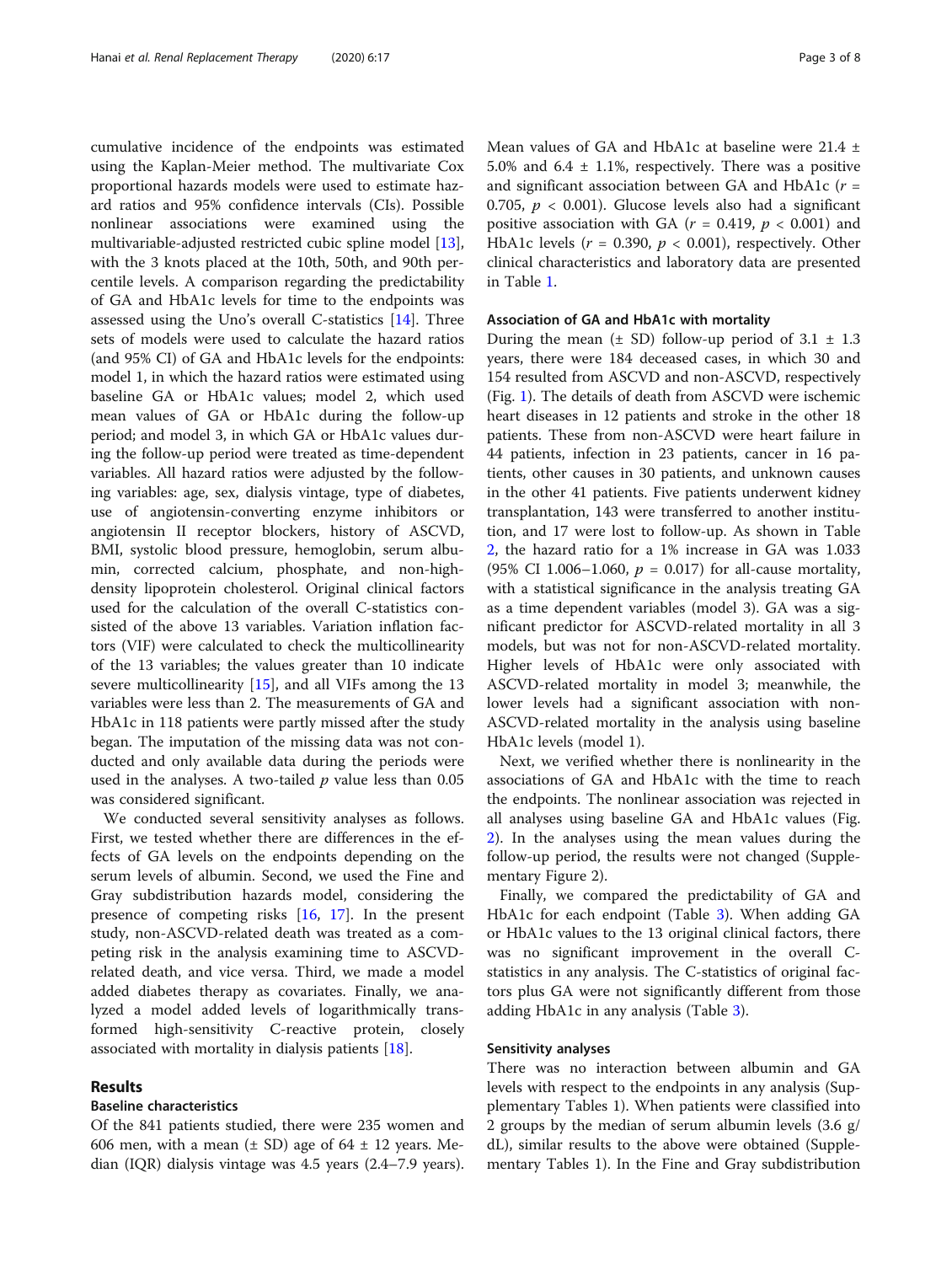<span id="page-3-0"></span>Table 1 Baseline demographic and laboratory data

|                              | Overall $(n = 841)$           |
|------------------------------|-------------------------------|
| Age                          | $64 \pm 11$ years             |
| Men                          | 606 (72.1%)                   |
| Dialysis vintage             | 4.5 years (2.4-7.9)           |
| Type 1 diabetes              | 75 (8.9%)                     |
| Diabetes therapy             |                               |
| Insulin                      | 344 (40.9%)                   |
| Other medication             | 369 (43.9%)                   |
| ACF inhibitors or ARBs       | 552 (65.6%)                   |
| Other antihypertensive drugs | 600 (71.3%)                   |
| <b>Statins</b>               | 272 (32.3%)                   |
| History of ASCVD             | 333 (39.6%)                   |
| Current smoker               | 168 (20.0%)                   |
| Body mass index              | $23.5 \pm 4.0 \text{ kg/m}^2$ |
| SBP                          | $154 \pm 23$ mmHq             |
| DBP                          | $78 \pm 13$ mmHq              |
| Laboratory data              |                               |
| GA                           | $21.4 \pm 5.0\%$              |
| HbA1c                        | $6.4 \pm 1.1\%$               |
| Glucose                      | $145 \pm 55$ mg/dL            |
| Hemoglobin                   | $10.8 \pm 1.1$ g/dL           |
| Albumin                      | $3.6 \pm 0.3$ g/dL            |
| Urea nitrogen                | 59.3 ± 15.2 mg/dL             |
| Creatinine                   | $10.5 \pm 2.6$ mg/dL          |
| Potassium                    | $4.9 \pm 0.7$ mEg/L           |
| Corrected calcium            | $9.5 \pm 0.7$ mg/dL           |
| Phosphate                    | $5.6 \pm 1.4$ mg/dL           |
| HDI cholesterol              | $45 \pm 15$ mg/dL             |
| Non-HDL cholesterol          | $109 \pm 32$ mg/dL            |

Data are expressed as mean (standard deviation), median (interquartile range), or number (percentage)

ACE angiotensin-converting enzyme, ARBs angiotensin receptor blockers, ASCVD atherosclerotic cardiovascular disease, SBP systolic blood pressure, DBP diastolic blood pressure, GA glycated albumin, HbA1c hemoglobin A1c, HDL high-density lipoprotein

hazards models, similar findings to the above were obtained (Supplementary Tables 2). In models added diabetes therapy or levels of logarithmically transformed high-sensitivity C-reactive protein, similar results were obtained (Supplementary Tables 3 and 4).

# **Discussion**

In this prospective cohort study, we have shown the usefulness of GA, assessed based on both baseline and follow-up values, for predicting all-cause and ASCVDrelated mortality in chronic hemodialysis patients with diabetes. The robustness of this finding was strengthened by conducting sensitivity analyses. Meanwhile, higher levels of HbA1c were only associated with



ASCVD-related mortality when treated as a timedependent variable, suggesting that GA is a preferable predictor for mortality compared to HbA1c in chronic hemodialysis patients with diabetes.

In the present study, GA levels at baseline were not associated with all-cause mortality, unlike those assessed as time-dependent variables, which was inconsistent with previous reports [[8,](#page-6-0) [9](#page-6-0), [19,](#page-6-0) [20](#page-6-0)]. It is considered that the Cox regression model with time-dependent variables estimates the short-time effects of exposures, while that with baseline variables estimates the long-time effects [[21,](#page-6-0) [22](#page-6-0)]. Therefore, the present findings may suggest that short-term glycemic control has effects on mortality in chronic hemodialysis patients with diabetes, consistent with the present results showing no association of mean GA values during the follow-up period with allcause mortality. A large retrospective cohort study in a similar patient population from Japan showed a significant association between increased GA levels at baseline and all-cause mortality over a short follow-up duration of 1 year [[9\]](#page-6-0), although the difference from the present findings may simply be explained by the sample size. Another retrospective study with the longer follow-up periods of 4 years using the German Diabetes and Dialysis Study cohort showed that higher levels of GA at baseline were a significant predictor for all-cause mortality [8]. However, the incidence of cardiovascular mortality in chronic hemodialysis patients in Western countries is obviously higher than that in Japan [[23](#page-6-0)–[25](#page-6-0)]. In the present study, higher levels of GA were associated with ASCVD-related mortality in all models; therefore, the difference in the incidence of cardiovascular disease as the cause of death might explain the inconsistency between the German Diabetes and Dialysis Study and present study.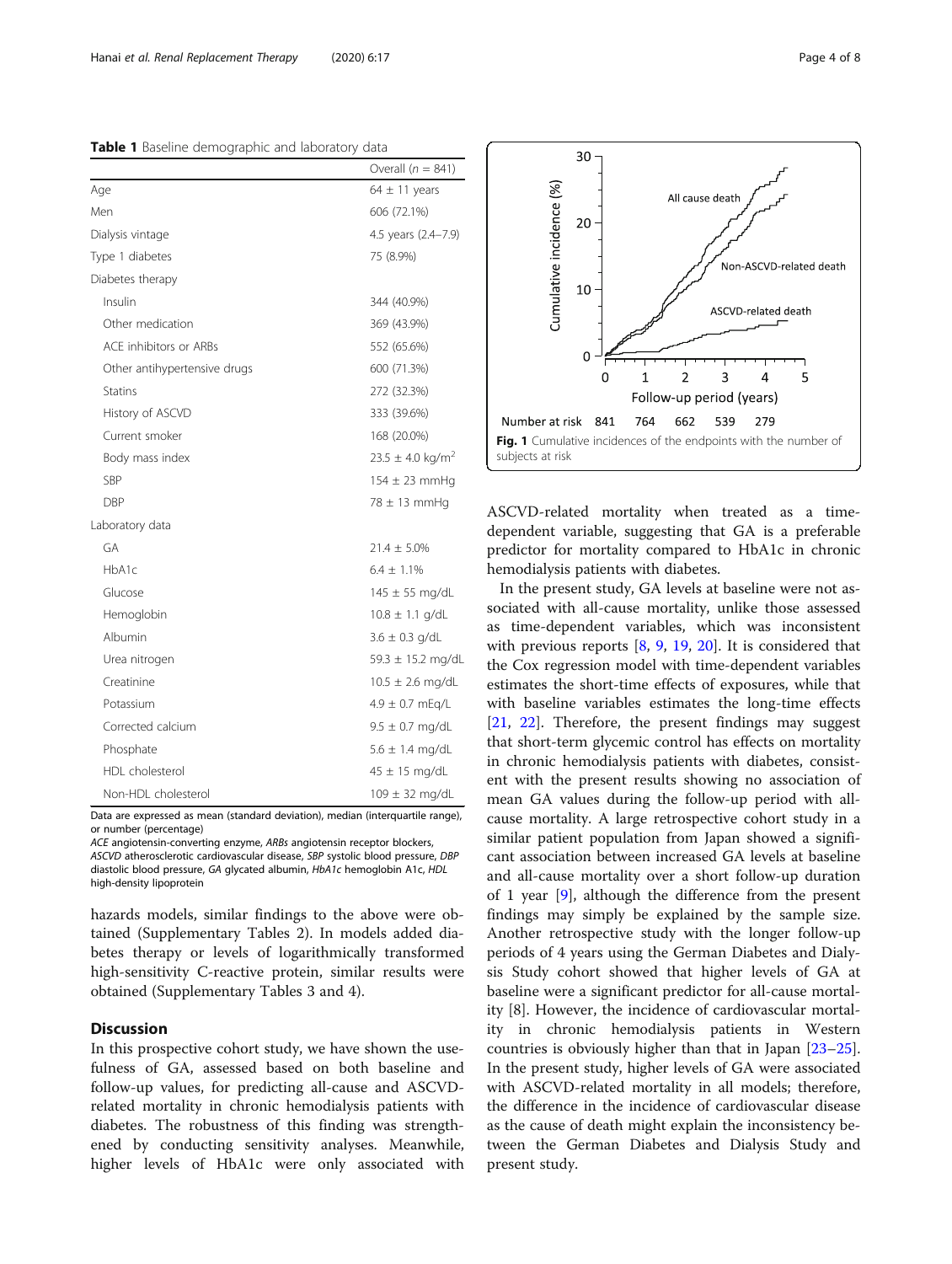|                | GА      |                       | HbA1c     |                       |         |
|----------------|---------|-----------------------|-----------|-----------------------|---------|
| Cause of death |         | Hazard ratio (95% CI) | $p$ value | Hazard ratio (95% CI) | p value |
| All-causes     | Model 1 | $1.00(0.97 - 1.03)$   | 0.815     | $0.87(0.74 - 1.02)$   | 0.088   |
|                | Model 2 | $1.01(0.98 - 1.05)$   | 0.517     | $0.92(0.77 - 1.11)$   | 0.392   |
|                | Model 3 | $1.03(1.01 - 1.06)$   | 0.017     | $1.01(0.87 - 1.17)$   | 0.888   |
|                | Model 1 | $1.08(1.01 - 1.15)$   | 0.016     | $1.12(0.80 - 1.58)$   | 0.518   |
| <b>ASCVD</b>   | Model 2 | $1.09(1.02 - 1.17)$   | 0.013     | $1.14(0.78 - 1.66)$   | 0.501   |
|                | Model 3 | $1.10(1.05 - 1.16)$   | < 0.001   | $1.35(1.02 - 1.77)$   | 0.033   |
|                | Model 1 | $0.99(0.95 - 1.02)$   | 0.477     | $0.82(0.68 - 0.99)$   | 0.034   |
| Non-ASCVD      | Model 2 | $0.99(0.96 - 1.03)$   | 0.686     | $0.88(0.71 - 1.08)$   | 0.206   |
|                | Model 3 | $1.01(0.98 - 1.05)$   | 0.409     | $0.93(0.78 - 1.10)$   | 0.374   |
|                |         |                       |           |                       |         |

<span id="page-4-0"></span>Table 2 Hazard ratio of 1% increase in GA and HbA1c levels for each endpoint

Model 1, in which the hazard ratios were estimated using baseline GA or HbA1c values; model 2, which used mean values of GA or HbA1c during the follow-up period; and model 3, in which GA or HbA1c values during the follow-up period were treated as time-dependent variables ASCVD atherosclerotic cardiovascular disease, GA glycated albumin, HbA1c hemoglobin A1c

Unlike previous studies [\[4](#page-6-0), [9\]](#page-6-0), the present study did not find a nonlinear association of GA and HbA1c with the study endpoints. This inconsistency may be due to a difference in the sample size. Indeed, the above study from Japan showed a linear mortality trend for GA; however, a sub-analysis using a larger cohort found that very low levels of GA (< 12.5%) were significantly associated with increased mortality

[[9](#page-6-0)]. In the present study, the higher levels of HbA1c in the analysis treating HbA1c as a time dependent variables were associated with ASCVD-related mortality; meanwhile, the lower levels at baseline were a predictor for non-ASCVD-related mortality, consistent with previous large cohort studies showing a Ushaped association between HbA1c values and allcause mortality [[4,](#page-6-0) [9\]](#page-6-0).

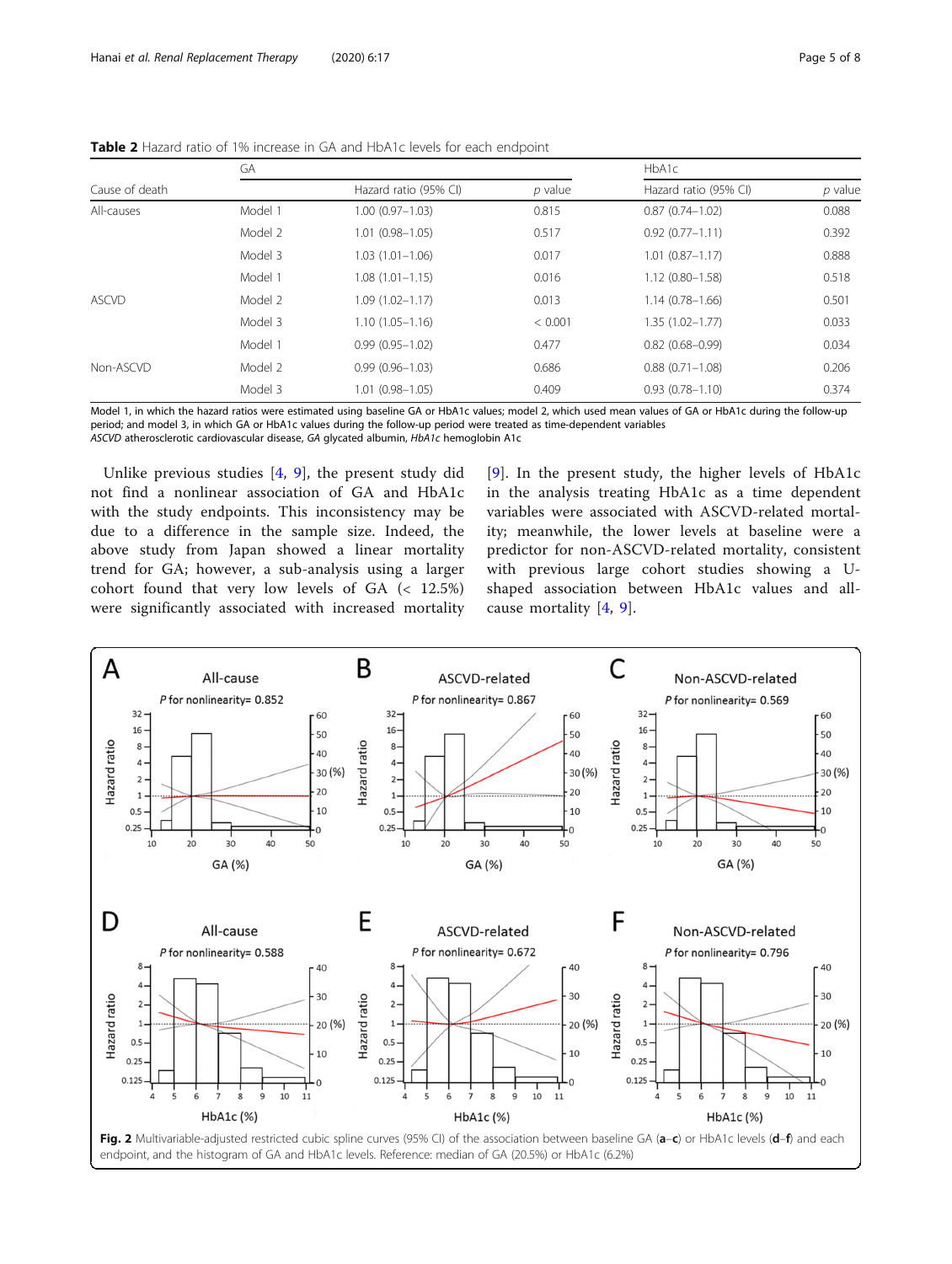<span id="page-5-0"></span>Table 3 Comparison of Uno's C-statistics for each endpoint

| Model 1                 | Original<br>factors | Original factors +<br>GA | Original factors +<br>HbA1c |
|-------------------------|---------------------|--------------------------|-----------------------------|
| All-causes              | 0.718(0.024)        | 0.718(0.020)             | 0.720(0.019)                |
| $p$ value*              |                     | 0.963                    | 0.655                       |
| $p$ value <sup>**</sup> |                     |                          | 0.638                       |
| <b>ASCVD</b>            | 0.806(0.049)        | 0.824(0.055)             | 0.810(0.053)                |
| $p$ value*              |                     | 0.239                    | 0.714                       |
| $p$ value <sup>**</sup> |                     |                          | 0.141                       |
| Non-<br><b>ASCVD</b>    | 0.728(0.026)        | 0.730(0.025)             | 0.735(0.022)                |
| $p$ value*              |                     | 0.622                    | 0.264                       |
| $p$ value <sup>**</sup> |                     |                          | 0.279                       |
| Model 2                 | Original<br>factors | Original factors +<br>GA | Original factors +<br>HbA1c |
| All-causes              | 0.718(0.019)        | 0.718(0.018)             | 0.718(0.023)                |
| $p$ value*              |                     | 0.871                    | 0.993                       |
| $p$ value <sup>**</sup> |                     |                          | 0.921                       |
| <b>ASCVD</b>            | 0.806(0.061)        | 0.817(0.049)             | 0.809(0.073)                |
| $p$ value*              |                     | 0.464                    | 0.794                       |
| $p$ value <sup>**</sup> |                     |                          | 0.430                       |
| Non-<br><b>ASCVD</b>    | 0.728(0.027)        | 0.729(0.023)             | 0.731(0.026)                |
| $p$ value*              |                     | 0.729                    | 0.480                       |
| $p$ value <sup>**</sup> |                     |                          | 0.595                       |

Model 1, in which the hazard ratios were estimated using baseline GA or HbA1c values; and model 2, which used mean values of GA or HbA1c during the follow-up period

ASCVD atherosclerotic cardiovascular disease, GA glycated albumin, HbA1c hemoglobin A1c

✻vs Uno's C-statistics of original factors; ✻✻vs Uno's C-statistics of original factors plus GA

The addition of GA or HbA1c values to existing risk factors for mortality did not significantly improve predictability in the present study. Interestingly, a large cohort study of Canadian patients with diabetes reported that the increased risk of end-stage kidney disease associated with poor glycemic control was attenuated with lower kidney function [[26](#page-7-0)], in spite of glycemic control being established as a major prognostic and interventional factor for early stage of DKD [[1\]](#page-6-0). In light of these previous findings, together with the present study, glycemic control in patient with advanced stage of DKD has the modest or little impact on kidney function or mortality.

The present study had several limitations. First, study participants were from an ethnically homogenous population in Japan. Therefore, the generalizability of the present findings may be limited. Second, we were unable to clarify the causal relationship between GA or HbA1c and the endpoints because of the study design. Third, we did not evaluate time-dependent changes in blood

pressure, BMI, medication, or laboratory data other than indicators of glycemic control. Further, we did not obtain information regarding the use of erythropoiesisstimulating agents. Fourth, we were also unable to conduct the analyses using the spline model and overall Cstatistics considering time-dependent effects of GA and HbA1c values. Fifth, we did not conduct methods encouraging to account for bias due to missing data such as multiple imputation and invers probability weighting. Finally, a considerable number of patients were transferred to a different medical institution or lost to followup, possibly biasing the present findings.

## Conclusions

This multi-center, prospective cohort study provides evidence that GA may be useful compared to HbA1c for predicting all-cause and ASCVD-related mortality in Japanese chronic hemodialysis patients with diabetes. The importance of glycemic managements in this patient population should be confirmed in future randomized controlled trials targeting GA as indicators of glycemic control.

#### Supplementary information

Supplementary information accompanies this paper at [https://doi.org/10.](https://doi.org/10.1186/s41100-020-00264-1) [1186/s41100-020-00264-1](https://doi.org/10.1186/s41100-020-00264-1).

Additional file 1. The association of GA with the endpoints. These tables show hazard ratios of 1 % increase in GA for each endpoint in sensitivity analyses. (docx 19.5KB)

Additional file 2. A flow diagram of the study population and multivariable-adjusted restricted cubic spline curves (95% CI) of the association between mean GA or HbA1c levels and each endpoint. (pptx 186.8KB)

#### Abbreviations

ASCVD: Atherosclerotic cardiovascular disease; BMI: Body mass index; CI: Confidence interval; DKD: Diabetic kidney disease; GA: Glycated albumin; HbA1c: Hemoglobin A1c; IQR: Interquartile range; SD: Standard deviation;; VIF: Variation inflation factor

#### Acknowledgements

The authors thank to Yutaka Sasaki (Ohmiya Nishiguchi Clinic) and Shin Yagi (Yagi Naika Clinic) who contributed to the data collection and preparation of this work. The authors thank to Hidekazu Murata (Diabetes Center, Tokyo Women's Medical University School of Medicine) who assisted in the conduct of this work. The authors greatly thank all staff and patients who participated in the present study.

#### Authors' contributions

KH designed the protocol, contributed to data collection and preparation, analyzed all data, contributed to the interpretation of the results, and wrote the manuscript. MA, AF, HH, YH, YI, MI, TK, HK, KK, HK, MK, TK, KK, SK, IM, JM, SM, KM, JN, SN, YN, SN, TN, YN, NO, SO, SO, HO, SS, TS, TS, YS, MS, TS, HS, MT, HT, TT, YT, MT, HT, YT, ST, ST, MU, IY, and HY contributed to the data collection and preparation and reviewed the manuscript. YU contributed to the interpretation of the results and reviewed the manuscript. TB conceived the study, designed the protocol, contributed to the data collection, contributed to the interpretation of the results, and edited the manuscript. TB is the guarantor of this work and, as such, had full access to all the data in the study and takes responsibility for the integrity of the data and the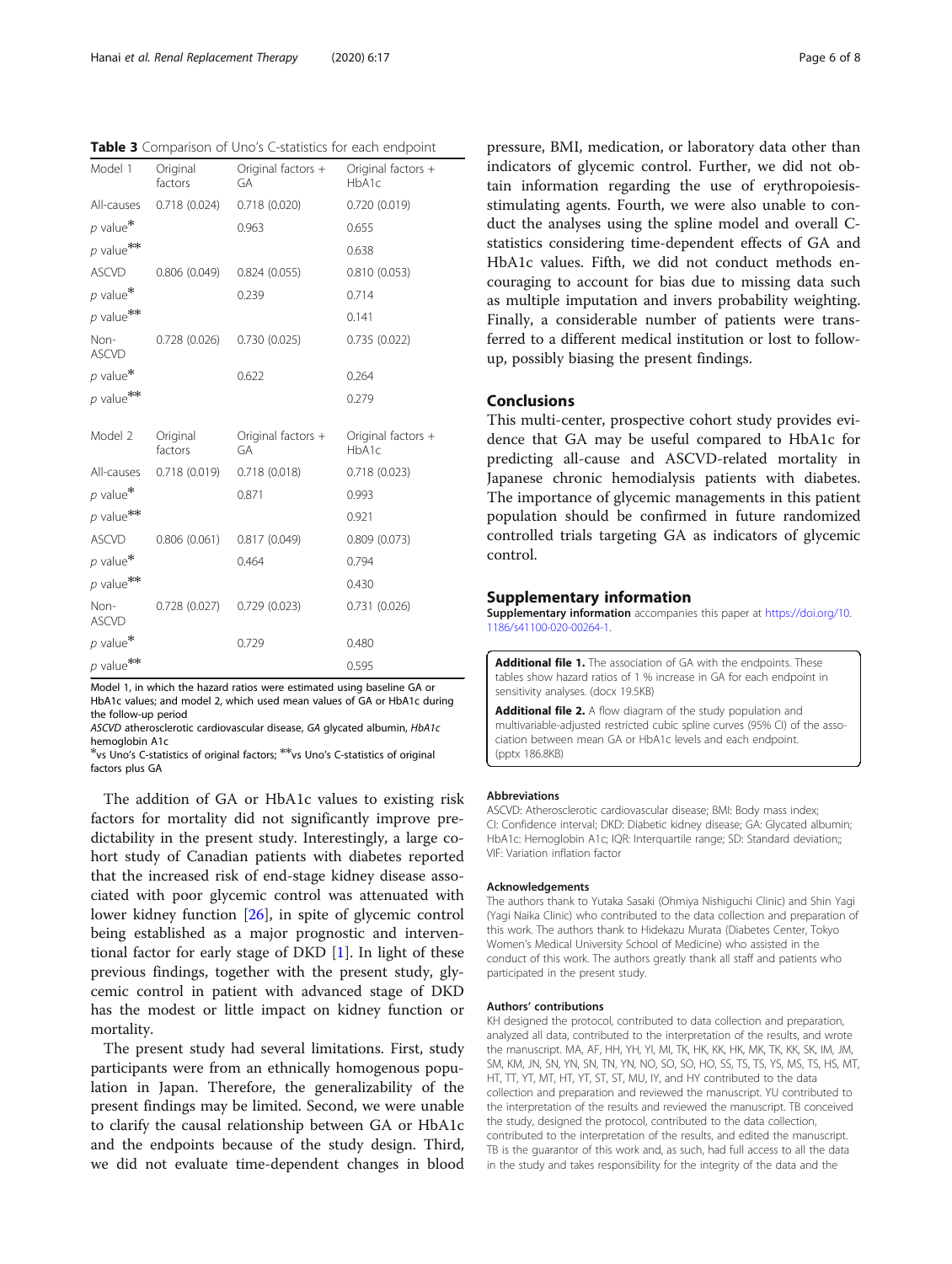<span id="page-6-0"></span>accuracy of the data analysis. All the authors have read and approved the final submission of the manuscript.

#### Funding

The present study was funded by the Kidney Foundation, Japan.

#### Availability of data and materials

The datasets used and/or analyzed during the presents study are available from the corresponding author on reasonable request.

#### Ethics approval and consent to participate

All procedures performed in the present study were in accordance with the ethical standards of the institutional research committee of Tokyo Women's Medical University School of Medicine and with the tenets of the Declaration of Helsinki of 1964 and its later versions. All patients provided written informed consent.

#### Consent for publication

Not applicable.

#### Competing interests

The authors declare that they have no competing interests.

#### Author details

<sup>1</sup>Diabetes Center, Tokyo Women's Medical University School of Medicine, 8-1 Kawada-cho, Shinjuku-ku, Tokyo 162-8666, Japan. <sup>2</sup>Akamatsu Touseki Clinic, Tokyo, Japan. <sup>3</sup>Shinbashi Naika Clinic, Tokyo, Japan. <sup>4</sup>Our Lady of the Snow Social Medical Corporation St. Mary's Hospital, Fukuoka, Japan. <sup>5</sup>Yamanouchi Hospital, Chiba, Japan. <sup>6</sup>Kameido Nephrology Clinic, Tokyo, Japan. <sup>7</sup>Yabuki Hospital, Yamagata, Japan. <sup>8</sup>Tokorozawa Ishikawa Clinic, Saitama, Japan.<br><sup>9</sup> Juahan Hospital, Fukushima, Japan. <sup>10</sup>Shimoochiai Clinic, City Tokyo, I <sup>9</sup>Jyoban Hospital, Fukushima, Japan. <sup>10</sup>Shimoochiai Clinic, City, Tokyo, Japan.<br><sup>11</sup>Suda Clinic, Tokyo, Japan. <sup>12</sup>Kawashima Hospital, Social Medical Corporation Kawashima Hospital Group, Tokushima, Japan. <sup>13</sup>Yagi Naika<br>Clinic, Tokyo, Japan. <sup>14</sup>Honcho Yabuki Clinic, Yamagata, Japan. <sup>15</sup>Saitama-Tsukinomori Clinic, Saitama, Japan. <sup>16</sup>Shinsen-Ikebukuro Clinic, Tokyo, Japan. <sup>17</sup>Ichiyokai Harada Hospital, Hiroshima, Japan. <sup>18</sup>Nisshin Ekimae<br>Clinic, Tokyo, Japan. <sup>19</sup>Tendouonsen Yabuki Clinic, Yamagata, Japan. <sup>20</sup>Yokohama Chuo Clinic, Kanagawa, Japan. <sup>21</sup>Minami-cho Clinic, Saitama,<br>Japan. <sup>22</sup>Chibana Clinic, Okinawa, Japan. <sup>23</sup>Nishi Clinic, Tokyo, Japan. <sup>24</sup>Shirasagi Hospital, Osaka, Japan. <sup>25</sup>Tokyo Ayase Kidney Clinic, Tokyo, Japan.<br><sup>26</sup>Minami Ikebukuro Clinic, Tokyo, Japan. <sup>27</sup>Credo Sato Clinic, Chiba, Japan.<br><sup>28</sup>Toshima Chuo Hospital, Tokyo, Japan. <sup>29</sup>Ohmiya Nishiqu Japan. 30Suda Medical Clinic, Tokyo, Japan. 31Iidabashi Suzuki Internal Medicine, Tokyo, Japan. 32Department of Nephrology Saitama Medical University, Saitama, Japan. <sup>33</sup>Suda Naika Clinic, Tokyo, Japan. <sup>34</sup>Hibiya Ishikawa Clinic, Tokyo, Japan. <sup>35</sup>Bosei Shinjuku Minamiguchi Clinic, Tokyo, Japan. <sup>36</sup>Shinjuku Ishikawa Clinic, Tokyo, Japan. <sup>37</sup>Kokuryo Ishikawa Clinic, Tokyo, Japan. 38Shin-Nakano Dialysis Clinic, Tokyo, Japan. 39Kawagoe Ekimae Clinic, Saitama, Japan.

#### Received: 2 August 2019 Accepted: 3 March 2020 Published online: 05 April 2020

#### References

- American Diabetes Association. Microvascular complication and foot care: standards of medical care in diabetes-2018. Diabetes Care. 2018;41(Suppl 1): S105–18.
- 2. Oomichi T, Emoto M, Tabata T, Morioka T, Tsujimoto Y, Tahara H, Shoji T, Nishizawa Y. Impact of glycemic control on survival of diabetic patients on chronic regular hemodialysis: a 7-year observational study. Diabetes Care. 2006;29:1496–500.
- Hayashino Y, Fukuhara S, Akiba T, Akizawa T, Asano Y, Saito A, Bragg-Gresham JL, Ramirez SP, Port FK, Kurokawa K. Diabetes, glycaemic control and mortality risk in patients on haemodialysis: the Japan Dialysis Outcomes and Practice Pattern Study. Diabetologia. 2007;50:1170–7.
- 4. Ricks J, Molnar MZ, Kovesdy CP, Shah A, Nissenson AR, Williams M, Kalantar-Zadeh K. Glycemic control and cardiovascular mortality in hemodialysis patients with diabetes: a 6-year cohort study. Diabetes. 2012;61:708–15.
- 5. Inaba M, Okuno S, Kumeda Y, Yamada S, Imanishi Y, Tabata T, Okamura M, Okada S, Yamakawa T, Ishimura E, Nishizawa Y, Osaka CKD Expert Research Group. Glycated albumin is a better glycemic indicator than glycated

hemoglobin values in hemodialysis patients with diabetes: effect of anemia and erythropoietin injection. J Am Soc Nephrol. 2007;18:896–903.

- 6. Nakao T, Inaba M, Abe M, Kaizu K, Shima K, Babazono T, Tomo T, Hirakata H, Akizawa T. Japanese Society for Dialysis Therapy. Best practice for diabetic patients on hemodialysis. Ther Apher Dial 2015. 2012;19(Suppl 1):S40–66.
- 7. Speeckaert M, Van Biesen W, Delanghe J, Slingerland R, Wiecek A, Heaf J, Drechsler C, Lacatus R, Vanholder R, Nistor I. European Renal Best Practice Guideline Development Group on Diabetes in Advanced CKD. Are there better alternatives than haemoglobin A1c to estimate glycaemic control in the chronic kidney disease population? Nephrol Dial Transplant. 2014;29: 2167–77.
- 8. Chen CW, Drechsler C, Suntharalingam P, Karumanchi SA, Wanner C, Berg AH. High glycated albumin and mortality in persons with diabetes mellitus on hemodialysis. Clin Chem. 2017;63:477–85.
- 9. Hoshino J, Hamano T, Abe M, Hasegawa T, Wada A, Ubara Y, Takaichi K, Inaba M, Nakai S, Masakane I; Committee of Renal Data Registry of the Japanese Society for Dialysis Therapy. Glycated albumin versus hemoglobin A1c and mortality in diabetic hemodialysis patients: a cohort study. Nephrol Dial Transplant 2018; 33: 1150-1158.
- 10. Kalantar-Zadeh K, Kopple JD, Regidor DL, Jing J, Shinaberger CS, Aronovitz J, McAllister CJ, Whellan D, Sharma K. A1C and survival in maintenance hemodialysis patients. Diabetes Care. 2007;30:1049–55.
- 11. Koga M, Kasayama S, Kanehara H, Bando Y. CLD (chronic liver diseases)- HbA1C as a suitable indicator for estimation of mean plasma glucose in patients with chronic liver diseases. Diabetes Res Clin Pract. 2008;81:258–62.
- 12. Koga M, Murai J, Saito H, Matsumoto S, Kasayama S. Effects of thyroid hormone on serum glycated albumin levels: study on non-diabetic subjects. Diabetes Res Clin Pract. 2009;84:163–7.
- 13. Durrleman S, Simon R. Flexible regression models with cubic splines. Stat Med. 1989;8:551–61.
- 14. Uno H, Cai T, Pencina MJ, D'Agostino RB, Wei LJ. On the C-statistics for evaluating overall adequacy of risk prediction procedures with censored survival data. Stat Med. 2011;30:1105–17.
- 15. Hocking RR. Methods and applications of linear models. New York: Willey; 1996.
- 16. Fine JP, Gray RJ. A proportional hazards model for the sub-distribution of a competing risk. J Am Stat Assoc. 1999;94:496–509.
- 17. Austin PC, Lee DS, Fine JP. Introduction to the analysis of survival data in the presence of competing risks. Circulation. 2016;133:601–9.
- 18. Zhang W, He J, Zhang F, Huang C, Wu Y, Han Y, Zhang W, Zhao Y. Prognostic role of C-reactive protein and interleukin-6 in dialysis patients: a systematic review and meta-analysis. J Nephrol. 2013;26:243–53.
- 19. Fukuoka K, Nakao K, Morimoto H, Nakao A, Takatori Y, Arimoto K, Taki M, Wada J, Makino H. Glycated albumin levels predict long-term survival in diabetic patients undergoing haemodialysis. Nephrology. 2008;13:278–83.
- 20. Shafi T, Sozio SM, Plantinga LC, Jaar BG, Kim ET, Parekh RS, Steffes MW, Powe NR, Coresh J, Selvin E. Serum fructosamine and glycated albumin and risk of mortality and clinical outcomes in hemodialysis patients. Diabetes Care. 2013;36:1522–33.
- 21. Dekker FW, de Mutsert R, van Dijk PC, Zoccali C, Jager KJ. Survival analysis: time-dependent effects and time-varying risk factors. Kidney Int. 2008;74: 994–7.
- 22. Xie D, Yang W, Jepson C, Roy J, Hsu JY, Shou H, Anderson AH, Landis JR3, Feldman HI: Chronic Renal Insufficiency Cohort (CRIC) Study Investigators. Statistical methods for modeling time-updated exposures in cohort studies of chronic kidney disease. Clin J Am Soc Nephrol 2017; 12: 1892-1899.
- 23. Masakane I, Nakai S, Ogata S, Kimata N, Hanafusa N, Hamano T, Wakai K, Wada A, Nitta K. An Overview of regular dialysis treatment in Japan (as of 31 December 2013). Ther Apher Dial. 2015;19:540–74.
- 24. ANZDATA Registry Annual Report 2017, Chapter 3: Mortality in End Stage Kidney Disease. Available at: [http://www.anzdata.org.au/v1/report\\_2017.html.](http://www.anzdata.org.au/v1/report_2017.html)
- 25. Saran R, Robinson B, Abbott KC, LYC A, Bhave N, Bragg-Gresham J, Balkrishnan R, Dietrich X, Eckard A, Eggers PW, Gaipov A, Gillen D, Gipson D, Hailpern SM, Hall YN, Han Y, He K, Herman W, Heung M, Hirth RA, Hutton D, Jacobsen SJ, Jin Y, Kalantar-Zadeh K, Kapke A, Kovesdy CP, Lavallee D, Leslie J, McCullough K, Modi Z, Molnar MZ, Montez-Rath M, Moradi H, Morgenstern H, Mukhopadhyay P, Nallamothu B, Nguyen DV, Norris KC, O'Hare AM, Obi Y, Park C, Pearson J, Pisoni R, Potukuchi PK, Rao P, Repeck K, Rhee CM, Schrager J, Schaubel DE, Selewski DT, Shaw SF, Shi JM, Shieu M, Sim JJ, Soohoo M, Steffick D, Streja E, Sumida K, Tamura MK, Tilea A, Tong L, Wang D, Wang M, Woodside KJ, Xin X, Yin M, You AS, Zhou H, Shahinian V.